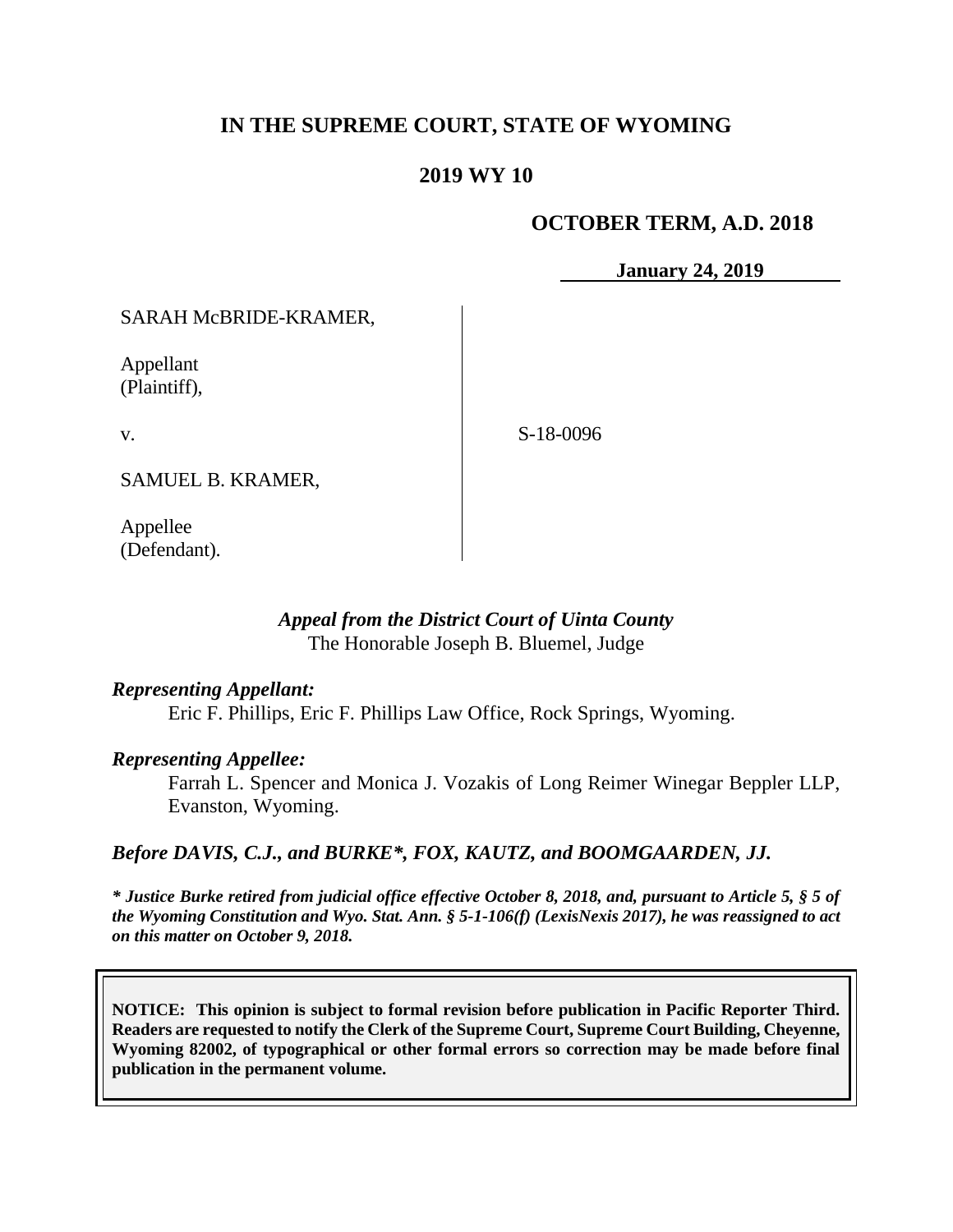## **KAUTZ, Justice.**

[¶1] Following a bench trial, the district court awarded the appellee, Samuel B. Kramer (Father), primary physical custody, and the appellant, Sarah McBride-Kramer (Mother) visitation, of the couple's daughter (the child). Mother appeals the order, arguing the district court abused its discretion when it refused to allow her to call one of the child's counselors, who had not been previously designated as a witness, to testify at trial. We affirm.

### **ISSUE**

[¶2] Mother identified two issues on appeal; however, they involve the same ruling. Therefore, we distill Mother's issues to one:

Whether the district court abused its discretion when it refused to allow an undesignated witness to testify at trial.

### **FACTS**

[¶3] Father and Mother were married on October 4, 2008, and the child was born in 2012. Toward the end of the marriage, Mother became convinced that Father was either sexually abusing the child or grooming her for future sexual abuse. Father denied abusing the child, but Mother's concerns eventually led to her leaving the family home and moving with the child to Mother's parents' home in Utah. Mother filed for divorce on February 24, 2016.

[¶4] Between the time Mother filed for divorce and the trial, the child was treated by seven counselors, the focus being whether the child was sexually abused. The child also was examined by emergency room staff who were informed of Mother's suspicions of sexual abuse. Mother reported the suspected abuse to the Utah and Wyoming Department of Family Services and twice to law enforcement. As part of both criminal and juvenile investigations, the child underwent two separate forensic examinations. It appears Mother's reports went unsubstantiated because a criminal or juvenile action was not filed against Father.

[¶5] Mother refused to allow Father any unsupervised visitation with the child after they moved to Utah. On May 3, 2016, Father filed a motion to establish temporary visitation. The district court held a hearing on that motion, considered the arguments of the parties, and ordered an unsupervised visitation schedule for Father. Mother, however, refused to abide by the terms of the order and insisted on a "transition period" for Father's visitation. Mother was present during each visit, usually staying overnight in Father's home with the child. She often arrived with the child several hours late for Father's visitation, and almost always took the child home early. Other times, she simply would not bring the child for visitation, claiming the child was ill or did not want to visit Father. On February 25, 2017,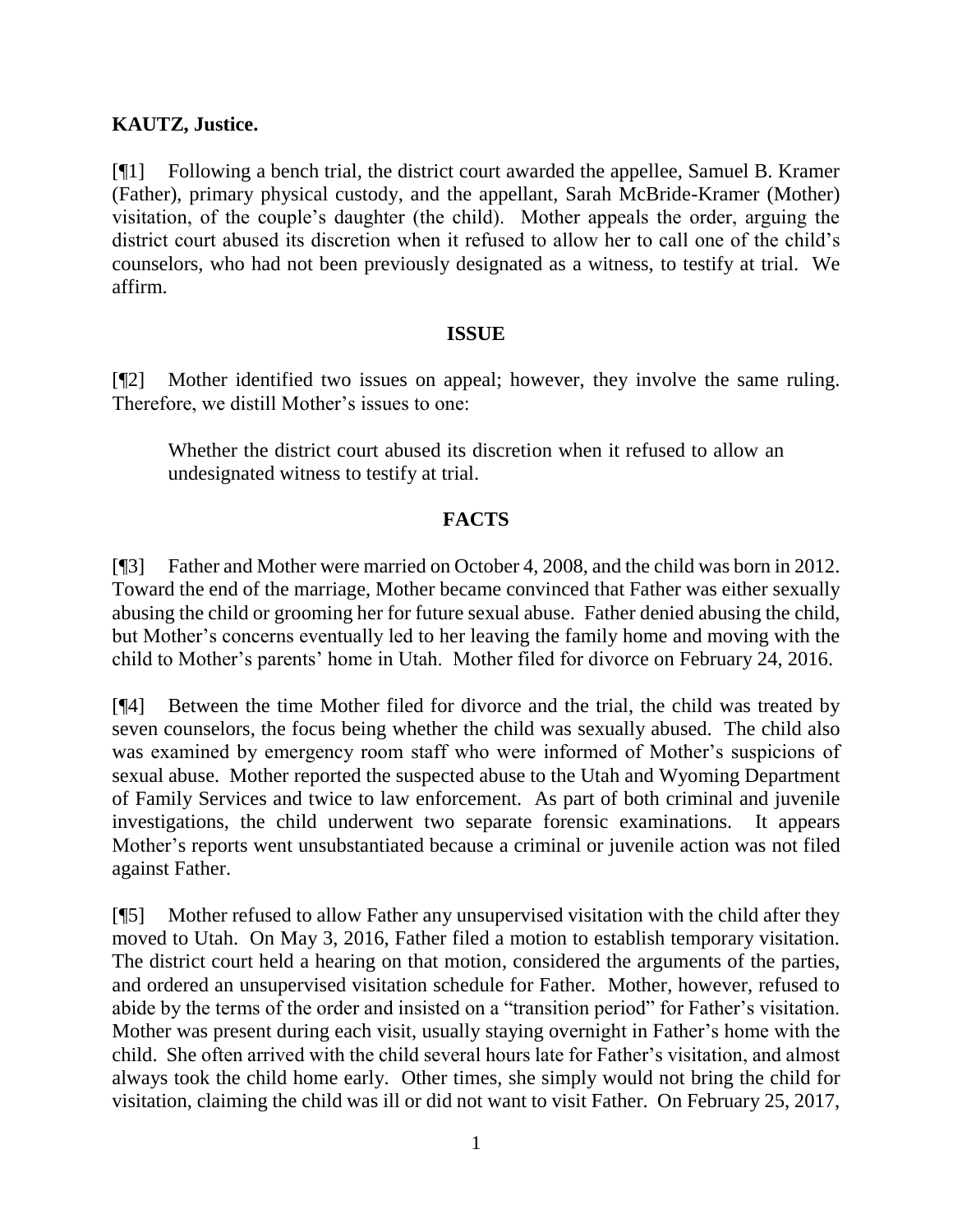Mother called the Evanston Police Department to "keep the peace" when she arrived with the child four to five hours late. Mother asked the police officer to grant her permission to decline the visit because Father would act rudely to the child. The officer informed Mother that she needed to comply with the visitation order.

[¶6] Father continuously requested that visitation occur in accord with the district court's order. However, the first overnight visit without Mother did not take place until March 10, 2017. On that day, Mother arrived at Father's house over three hours late, and again requested that law enforcement intercede. She explained "she was upset that her daughter had to go for [an] overnight visitation that she did not think she was ready for." The visit took place and Father's unsupervised visitation continued to take place thereafter.

[¶7] On October 29, 2017, Mother picked the child up from her visit with Father and again alleged that Father had abused the child. Father was interviewed for a third time, and the child underwent a third forensic interview. Because this additional investigation was ongoing, on November 17, 2017, Mother requested to continue the custody trial set for November 29 and 30, 2017. The district court observed that the claims in this investigation seemed to be more of the same claims that had been investigated before, denied Mother's request for a continuance, and the trial proceeded as scheduled. The record does not indicate this investigation ever resulted in any juvenile or criminal action.

[¶8] On the morning of the first day of trial, Mother requested that Heather Wyler, a counselor who had been treating the child since December 2016, be allowed to testify. Although Mother had listed other therapists who treated the child as potential witnesses at trial, Mother never listed Ms. Wyler as a potential witness in any capacity in her pretrial disclosures. Mother argued Ms. Wyler had obtained important and useful information from the child within the prior month, and that information had been provided to Father through two separate letters. Father objected to Ms. Wyler's testimony, stating that while he had received the letters, he did not have any of the child's treatment records from Ms. Wyler. The district court pointed out that it had ordered Mother's expert witnesses be designated by March 31, 2017, Mother had not designated Ms. Wyler at that time, and the order specifically stated that "[e]xpert witnesses not designated will be prohibited from testifying, absent consent of the Court for good cause shown." The court then explained that Mother's request for a continuance and the information Ms. Wyler would apparently testify about were simply a rehash of Mother's allegations of sexual abuse that had not been substantiated to date and did not constitute "good cause."

[¶9] During the trial, the court heard testimony from Mother, Father, Mother's parents, Father's brother, and a psychologist Mother had consulted about the child. Mother testified extensively about her concern that Father had either sexually abused or was going to sexually abuse the child. Father testified that he never abused the child and Mother's allegations were unfounded. Dr. Goldsmith, a psychologist that Mother had consulted with and designated as an expert, was called as a witness by Father. Dr. Goldsmith explained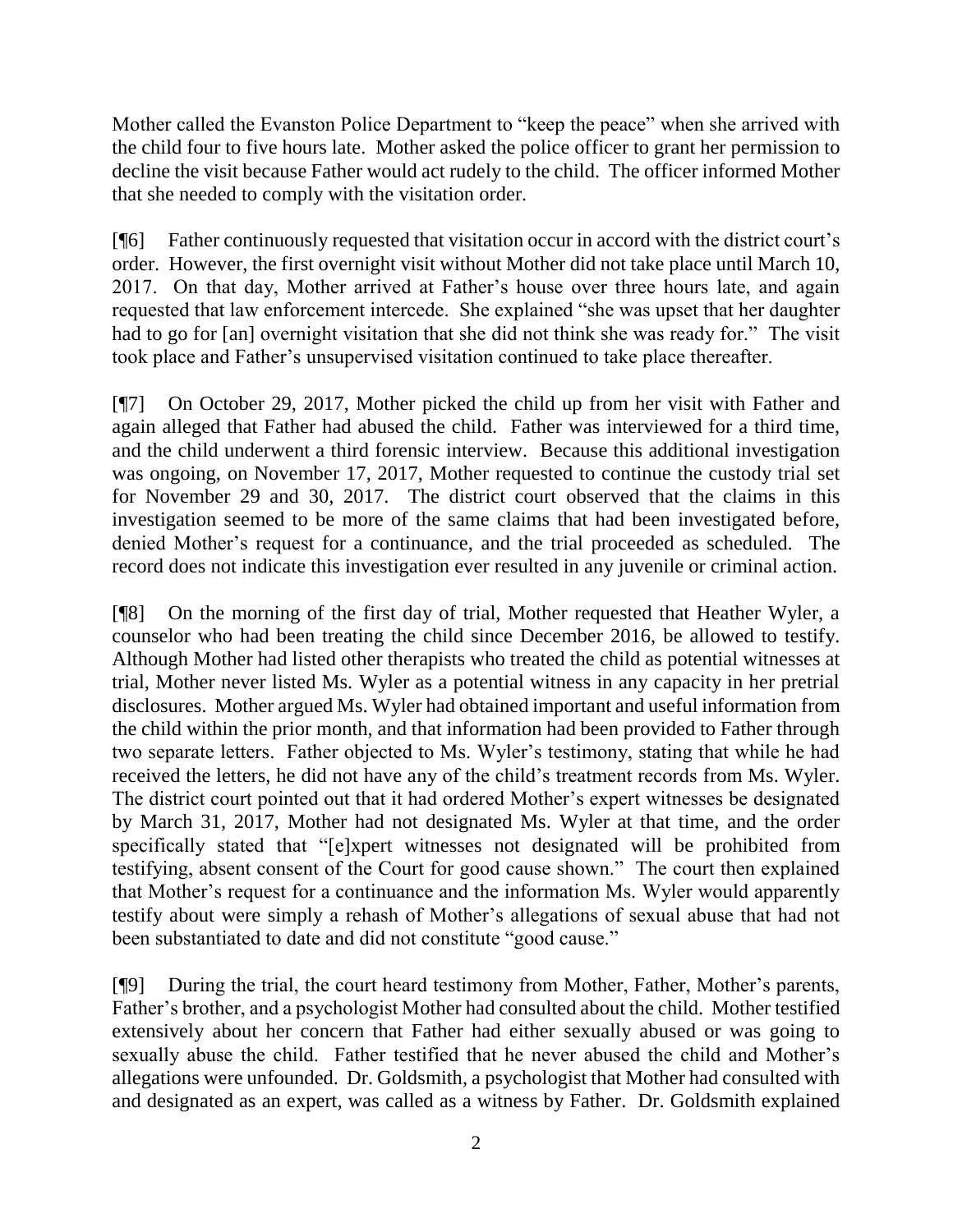that the child could appear anxious around Father because she had been repeatedly asked questions about her father and abuse by many different people. Dr. Goldsmith expressed concern about the number of times the child had been examined for sexual abuse, explaining those exams also carry the risk of trauma to the child.

[¶10] The court also heard extensive testimony from both parties about Mother's unwillingness to comply with the temporary visitation order and the difficulties Father encountered in spending time with the child. After considering the testimony, the district court determined Father had not sexually abused the child, although it acknowledged that Mother believed otherwise. The court carefully considered each factor listed in Wyo. Stat. Ann. § 20-2-201(a) (LexisNexis 2017).<sup>1</sup> The court found that both parents love and are capable of caring and providing for the child. Mother's behavior towards Father and her continual interference with visitation, however, weighed heavily against Mother in the analysis. The court expressed concern that nothing would stop Mother from believing that Father abused the child, and that belief will prevent Mother from effectively communicating with Father or allowing and respecting Father's time with the child. For these reasons, the district court granted Father primary custody of the child and Mother visitation. Mother timely appealed the order.

#### **STANDARD OF REVIEW**

(a) . . . In determining the best interests of the child, the court shall consider, but is not limited to, the following factors:

(i) The quality of the relationship each child has with each parent;

(ii) The ability of each parent to provide adequate care for each child throughout each period of responsibility, including arranging for each child's care by others as needed;

(iii) The relative competency and fitness of each parent;

(iv) Each parent's willingness to accept all responsibilities of parenting, including a willingness to accept care for each child at specified times and to relinquish care to the other parent at specified times;

(v) How the parents and each child can best maintain and strengthen a relationship with each other;

(vi) How the parents and each child interact and communicate with each other and how such interaction and communication may be improved;

(vii) The ability and willingness of each parent to allow the other to provide care without intrusion, respect the other parent's rights and responsibilities, including the right to privacy;

(viii) Geographic distance between the parents' residences;

(ix) The current physical and mental ability of each parent to care for each child;

(x) Any other factors the court deems necessary and relevant.

<sup>&</sup>lt;sup>1</sup> Wyo. Stat. Ann. § 20-2-201(a) states in relevant part: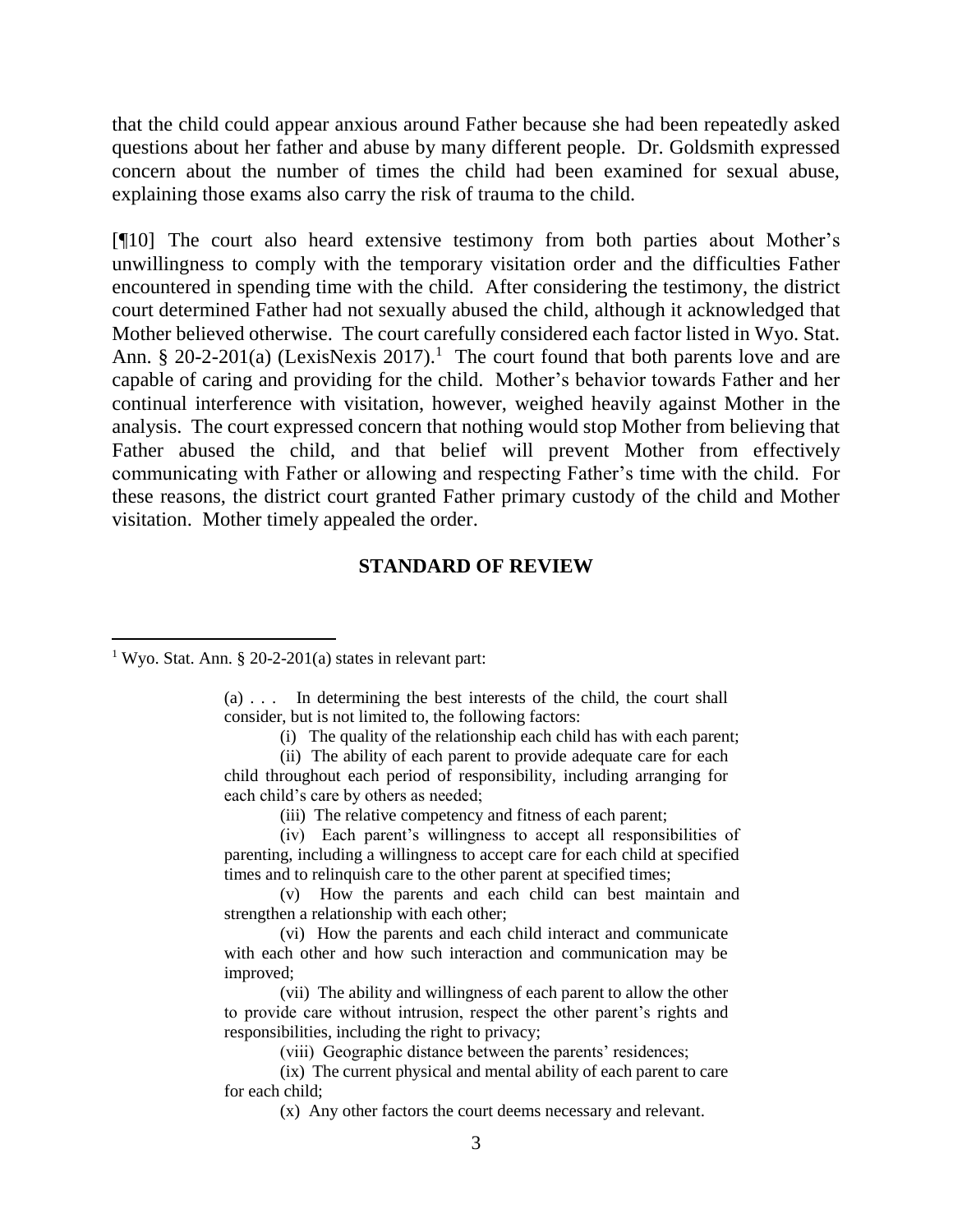[¶11] Mother challenges the district court's decision to preclude Ms. Wyler's testimony at trial as a sanction for Mother's failure to designate Ms. Wyler as an expert witness as required by the court's scheduling order under Wyoming Rule of Civil Procedure 16. "[T]he law is clear that district courts have broad discretion to impose sanctions under the Wyoming Rules of Civil Procedure." *Brown v. Brown*, 2016 WY 120, ¶ 11, 385 P.3d 321, 324 (Wyo. 2016). Therefore, we review the court's decision to impose sanctions for an abuse of discretion. *Id*.

> "A court abuses its discretion when it acts in a manner which exceeds the bounds of reason under the circumstances. The party who is attacking the trial court's ruling has the burden to establish an abuse of discretion, and the ultimate issue is whether the court could reasonably conclude as it did."

*Three Way, Inc. v. Burton Enters., Inc.*, 2008 WY 18, ¶ 16, 177 P.3d 219, 225 (Wyo. 2008) (quoting *Doenz v. Sheridan County Bd. of County Comm'rs*, 949 P.2d 464, 465 (1997)).

[¶12] When considering whether a district court abused its discretion in prohibiting witness testimony after a Rule 16 violation, the following factors are relevant to the court's determination:

> (1) whether allowing the evidence would incurably surprise or prejudice the opposing party;

> (2) whether excluding the evidence would incurably prejudice the party seeking to introduce it;

> (3) whether the party seeking to introduce the testimony failed to comply with the evidentiary rules inadvertently or willfully;

> (4) the impact of allowing the proposed testimony on the orderliness and efficiency of the trial; and

> (5) the impact of excluding the proposed testimony on the completeness of the information before the court or jury.

*Fetzer v. J.D. Dayley & Sons, Inc*., 2004 WY 64, ¶ 14, 91 P.3d 152, 158 (Wyo. 2004).

## **DISCUSSION**

[¶13] In her issue statement, Mother challenges the district court's decision not to allow Ms. Wyler to testify at trial about information obtained during her most recent counseling sessions with the child: "The District Court abused its discretion when it refused to allow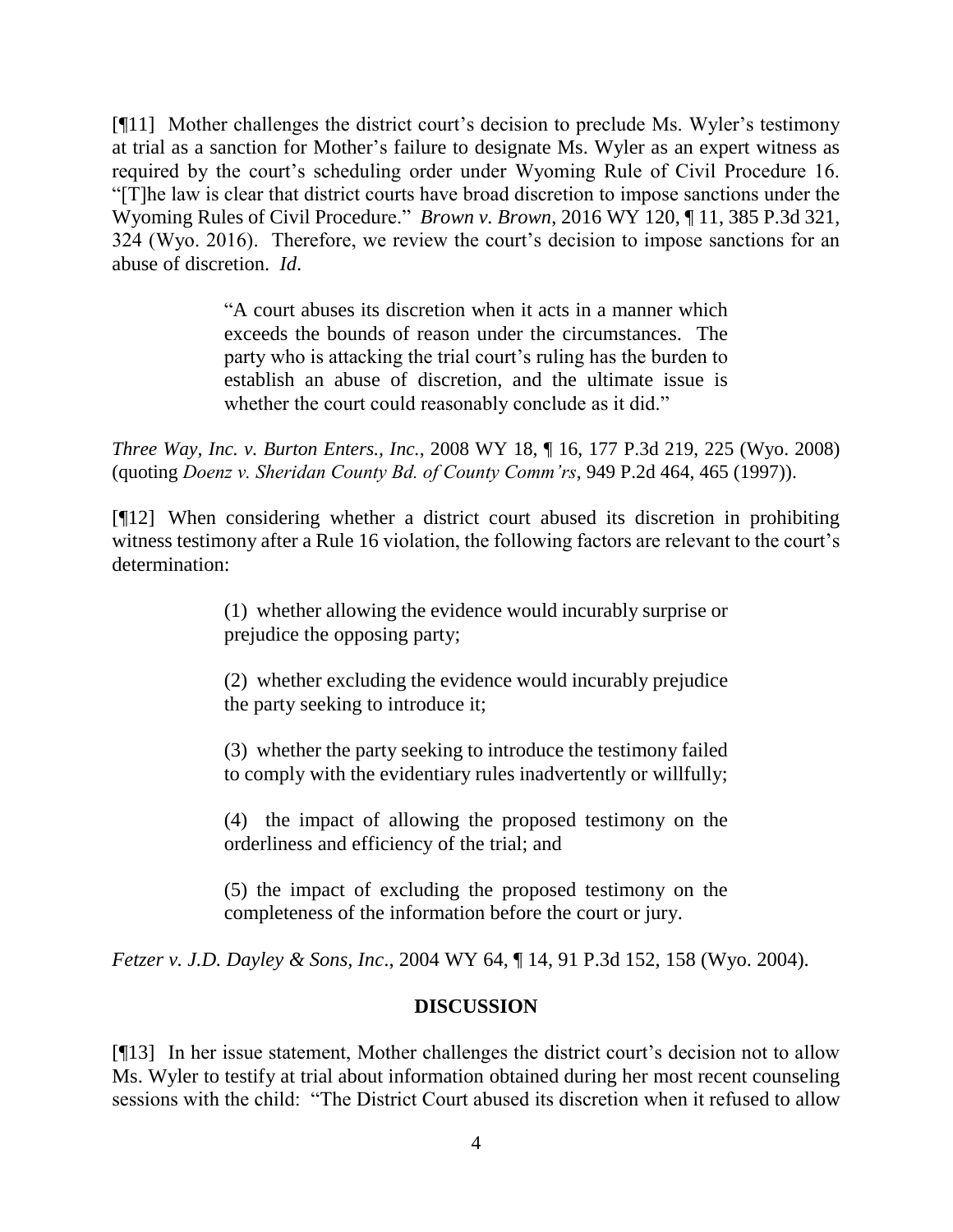expert witness testimony regarding the alleged sexual abuse of the Parties' minor child." However, in her argument, Mother attempts to expand her claim to challenge the final custody decision. She argues: "The District Court abused its discretion by awarding Father primary custody of the Parties' minor child without having heard the critical testimony of an expert witness for Mother." The issue Mother mentioned in her argument is not the same as the issue she listed in her issue statement. There is a substantial difference between a challenge to a trial court's discretionary enforcement of pretrial requirements and a challenge to the trial court's final ruling in a case. Although both issues challenge a discretionary decision, the factors underlying those discretionary decisions are different.

[¶14] Based on the state of the record and the substance of Mother's argument, it is impossible for us to review the district court's final custody determination. Mother did not make an offer of proof regarding the substance of Ms. Wyler's proposed testimony; therefore, we cannot gauge what impact it may have had on the district court's consideration of the evidence. Mother designated Ms. Wyler's letters as exhibits she intended to use at trial, but after the district court determined Ms. Wyler would not testify, the exhibits were removed from the exhibit packet. We cannot glean the substance of Ms. Wyler's testimony from the letters because they are not in the record. The only mention of the content of Ms. Wyler's testimony is found in Mother's proposed findings of fact and conclusions of law that was filed two days before the trial began: "On November 7, 2017, after the allegations of abuse against Father and criminal investigation had began [sic], Ms. Wyler met with the minor child at which time the minor child discussed having a secret and being afraid someone would harm her or 'rip her stuffies apart.'" Mother bears the burden of providing a sufficient record to this Court on which a decision can be based. *Erhart v. Evans*, 2001 WY 79, ¶ 18, 30 P.3d 542, 547 (Wyo. 2001). Mother failed to do so with respect to the final custody decision. Further, Mother failed to provide any analysis discussing the district court's custody decision. Instead, her argument focuses solely on the fact that the court did not allow Ms. Wyler's testimony. Because Mother did not squarely present or address the issue and failed to provide a sufficient record, we will not consider whether the district court abused its discretion in granting Father primary custody of the child. We limit our consideration to whether the court abused its discretion when it did not allow Ms. Wyler to testify at trial.

[¶15] Wyoming Rule of Civil Procedure 16(b) establishes the procedure and requirements for scheduling orders. Subsection  $(b)(3)(A)$  requires that the district court establish deadlines for completing discovery, and subsection (b)(4) states the schedule may be modified "only for good cause and with the judge's consent."<sup>2</sup> The rule also allows a court

 $\overline{a}$ 

<sup>&</sup>lt;sup>2</sup> The district court entered its scheduling order on December 28, 2016. The Wyoming Rules of Civil Procedure were significantly amended, and the new rules went into effect on March 1, 2017. The rule cited above reflects the language of the amended Rule 16. The former Rule 16 also mandated that a scheduling order shall not be modified "except by leave of the judge or a court commissioner upon a showing of good cause." W.R.C.P. 16((b)(8) (2016). The current wording of Rules 16(f) and 37 have also been changed, but the substance of the rules is the same as the version that existed when the court entered the order.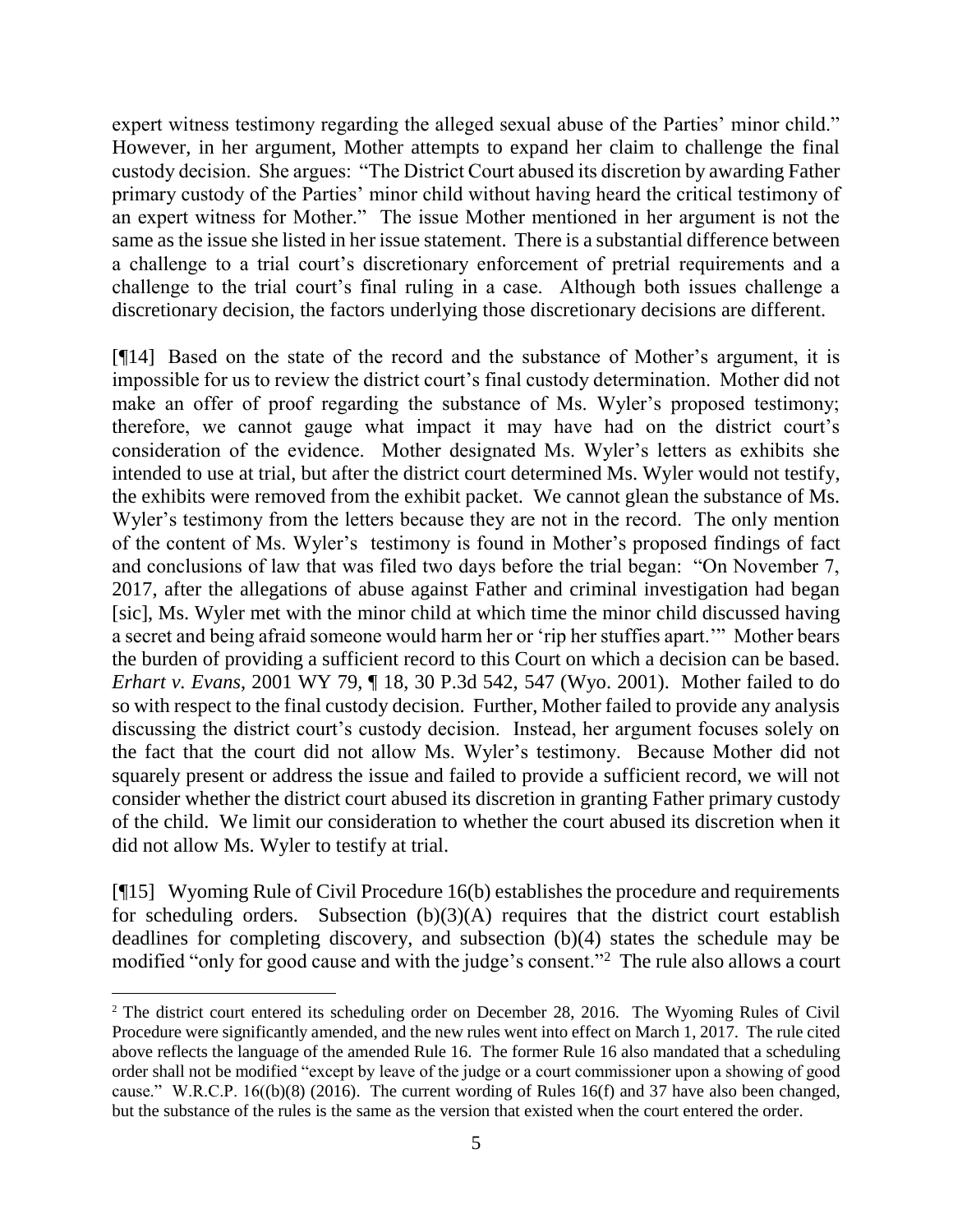to issue "any just orders, including those authorized by Rule 37(b)(2)(A)(ii)--(vii), if a party or its attorneys: . . . (C) fails to obey a scheduling or other pretrial order." W.R.C.P 16(f). Wyoming Rule of Civil Procedure 37(b)(2)(A)(ii) specifically provides that a court may "prohibit[] the disobedient party from supporting or opposing designated claims or defenses, or from introducing designated matters in evidence[.]"

[¶16] Here, the district court entered a scheduling order requiring Mother to designate fact witnesses on or before February 17, 2017, and expert witnesses on or before March 31, 2017. The scheduling order notified the parties that "witnesses not designated will be prohibited from testifying, absent consent of the Court for good cause shown." These dates and the possible sanction for failing to comply with the deadlines are consistent with the above-cited rules. Mother filed both of her designations by the required date. The designations included various healthcare providers, including counselors who had treated the child, but did not include Ms. Wyler who had been treating the child since December 2016. There is no dispute Ms. Wyler was not designated, and the district court imposed the sanction that was clearly stated in the scheduling order.

[¶17] Rule 16 states that the scheduling order may be modified "only for good cause and with the judge's consent." W.R.C.P.  $16(b)(4)$ .<sup>3</sup> Mother argues the importance of Ms. Wyler's testimony and the court's inability to render a "correct" decision without hearing the information is a sufficient basis to make an exception to the designation deadline in the scheduling order. This allegation alone falls short of demonstrating the district court's decision exceeded the bounds of reason under the circumstances. When we consider the factors outlined in our standard of review, it is clear the district court did not abuse its discretion.

[¶18] In reaching its conclusion, the district court acknowledged that Ms. Wyler's treatment of the child was not necessarily a surprise to Father or the guardian ad litem, but the information to which she would testify was unknown to them  $-$  a surprise. Surprise testimony from a known witness is a surprise nonetheless and potentially prejudicial to a party that does not have the opportunity to adequately address the testimony. *See Fetzer*, ¶ 17, 91 P.3d at 160. Mother acknowledges this difficulty in her brief: "Parties and their attorneys need adequate time to prepare proper defenses and possibly need time to prepare witnesses to counter any anticipated arguments. Allowing any last-minute witness to testify would be unfair and would likely lead to a much more chaotic hearing." Further, while Ms. Wyler's treatment of the child was not unknown, her status as a witness in this case certainly was a surprise. This factor supports the court's decision to exclude Ms. Wyler's testimony.

 <sup>3</sup> Mother's argument focuses on whether excluding Ms. Wyler's testimony resulted in a "manifest injustice." The "manifest injustice" standard is used to determine whether a district court should modify its order following a final pretrial conference. W.R.C.P. 16(e). That standard is not applicable here because the district court did not hold a final pretrial conference or issue a final pretrial order.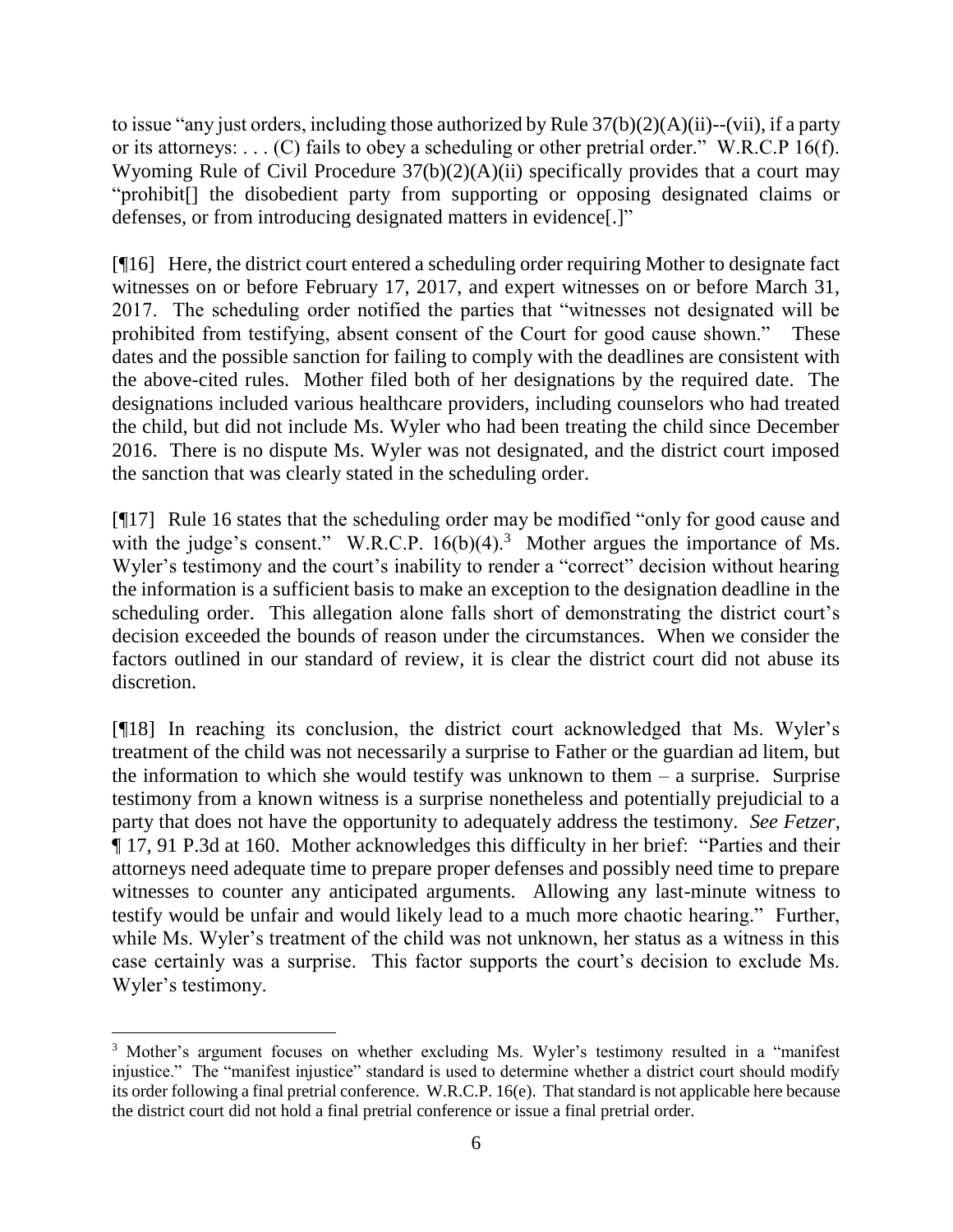[¶19] We next consider whether excluding Ms. Wyler's testimony incurably prejudiced Mother. As previously discussed, this Court does not know what Ms. Wyler's testimony would have been.<sup>4</sup> The district court may have had a better understanding of the proposed testimony based on the two letters written by Ms. Wyler that were provided to Father and the district court, but those letters are not in the appellate record. However, it is clear her testimony would be related to the sexual abuse allegations against Father. Even without Ms. Wyler's testimony, Mother's testimony adequately conveyed that she believed Father was sexually abusing the child. Mother's parents also testified about behavior that Mother believed supported those allegations. The district court was abundantly aware of the allegations against Father making it unlikely Mother was "incurably prejudiced" without Ms. Wyler's testimony.

[¶20] Mother retained the services of four attorneys over the duration of this matter, and her attorney at the time of trial was not her attorney when the witness designations were due. Frequent changes in counsel can certainly complicate the efficient preparation of a case for trial. However, Mother's decision to wait until the first day of trial to seek permission for Ms. Wyler's testimony is problematic. Mother represents that the relevant information "was only discovered a week before the final hearing." It is not entirely clear what Mother means by this statement. It does not appear the district court held a final pretrial hearing in this matter, and an order from such a hearing is not in the record. Mother's pretrial memorandum lists the letters from Ms. Wyler as trial exhibits, and that memorandum was signed by counsel twenty days before the trial began—far more than one week as asserted by Mother. Despite the letters being designated as an exhibit, Mother still did not list Ms. Wyler as a potential witness in the pretrial memorandum. There is no dispute the witness designation dates had long passed by this time, but Mother does not offer any explanation why she did not seek permission for Ms. Wyler's testimony before the first day of trial. This is particularly perplexing when we consider that Mother filed a motion the day before trial requesting that Ms. Wyler appear at trial by telephone. While the record does not necessarily show Mother willfully failed to comply with the scheduling order, it does not establish that the omission of Ms. Wyler was inadvertent.

[¶21] Ms. Wyler's testimony certainly would have impacted the orderliness and efficiency of the trial. To give all parties a fair opportunity at trial, a continuance of the matter would likely have been necessary. While Father had received the letters from Ms. Wyler, he had not received any other records pertaining to her treatment of the child over the past year. The district court had already determined a continuance of the matter was inappropriate

 $\overline{a}$ 

<sup>4</sup> Mother asserts that "Ms. Wyler was prepared to testify that [the child] had, in fact, confided in her during a counseling session that she was sexually abused by her Father." However, the record citations provided by Mother do not support that assertion. The cited information states: "The information she is intending on testifying to was provided in two separate letters. Both of those letters, laying out exactly what she was planning on testifying to, have been provided to opposing Counsel." As stated above, those letters are not in the appellate record; therefore, this Court has no information that discloses with any specificity what Ms. Wyler's testimony would have entailed.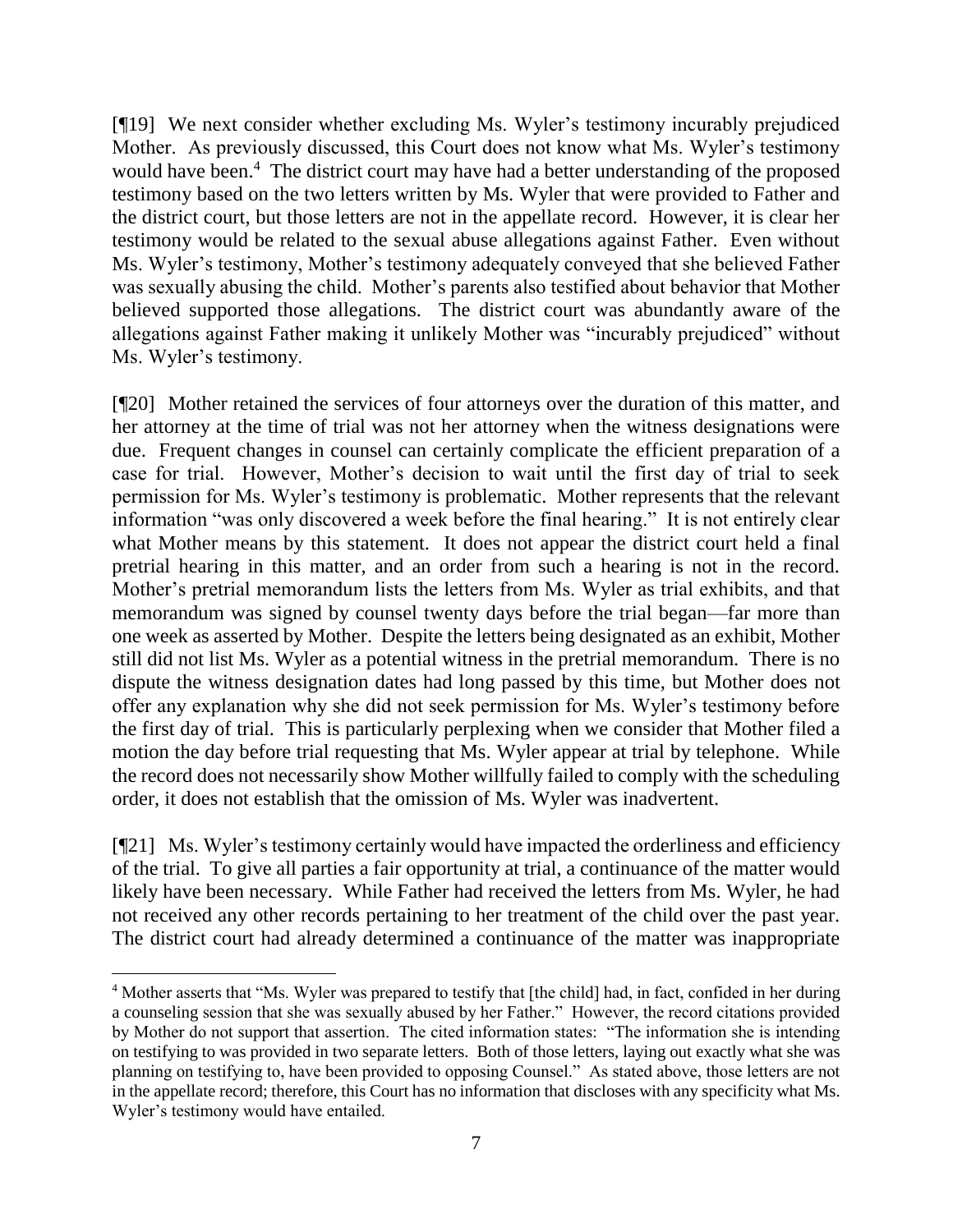when it denied Mother's emergency motion for a continuance twelve days before the trial began, and Mother has not appealed that order. This matter had been pending for almost two years, and the district court suggested the information Ms. Wyler had to offer was simply an extension of the various investigations into Father's behavior.

[¶22] Finally, we consider the impact excluding Ms. Wyler's testimony had on the completeness of the information before the district court. Again, it is difficult to weigh this factor because we do not know the substance of Ms. Wyler's testimony. Ms. Wyler was not the only witness who could provide expert testimony from psychological counseling. Rather, she was the seventh counselor Mother had taken the child to. There was a guardian ad litem in the case who would have presented any witness or evidence that he believed was essential to the district court's decision. Each side presented significant evidence, and the district court was well aware of the issues. Given the record, there is no indication that the district court lacked complete evidence to make a custody decision on. All five factors heavily weigh in favor of the district court's decision to bar Ms. Wyler from testifying at trial. The sanction was not an abuse of discretion in this circumstance.

[¶23] Mother further argues that the district court abused its discretion because under the doctrine of *res judicata* Mother will be forever prevented in future proceedings, such as a custody modification, from relying on the information Ms. Wyler would have discussed in her testimony. "*Res judicata* bars issues that were previously raised and considered, and also issues that 'could have been raised in an earlier proceeding' but were not." *Goetzel v. State*, 2017 WY 141, ¶ 7, 406 P.3d 310, 311 (Wyo. 2017). The purposes of the *res judicata* doctrine are to promote judicial economy and finality, prevent repetitive litigation, prevent inconsistent results, and increase certainty in judgments. 46 Am. Jur. 2d *Judgments* § 444 (Nov. 2018 Update). This doctrine applies to child custody orders, therefore, the party seeking a change to a custody order must demonstrate "a material change in circumstances *since the entry of the order in question* and that the modification would be in the best interests of the children pursuant to W.S. 20-2-201(a)." Wyo. Stat. Ann.  $\S$  20-2-204(c) (LexisNexis 2017) (emphasis added); *see* also *Johnson v. Clifford*, 2018 WY 59, ¶ 11, 418 P.3d 819, 823 (Wyo. 2018).

[¶24] Mother correctly points out that Ms. Wyler's testimony was available before the custody order was issued, therefore, a district court may likely find her testimony alone is insufficient to constitute a material change in circumstances. That reality, while unsatisfying to Mother, is a natural consequence of the sanction the district court imposed against her for failing to abide by the scheduling order. The whole point of this particular sanction is to prevent Mother from using evidence that was not properly disclosed. To conclude a district court abused its discretion in imposing this sanction because it would prevent a party from using the evidence in the future would defy the court's authority to impose the sanction in the first instance. The court did not abuse its discretion in excluding the evidence, no matter how that decision may affect the use of the evidence in future proceedings.